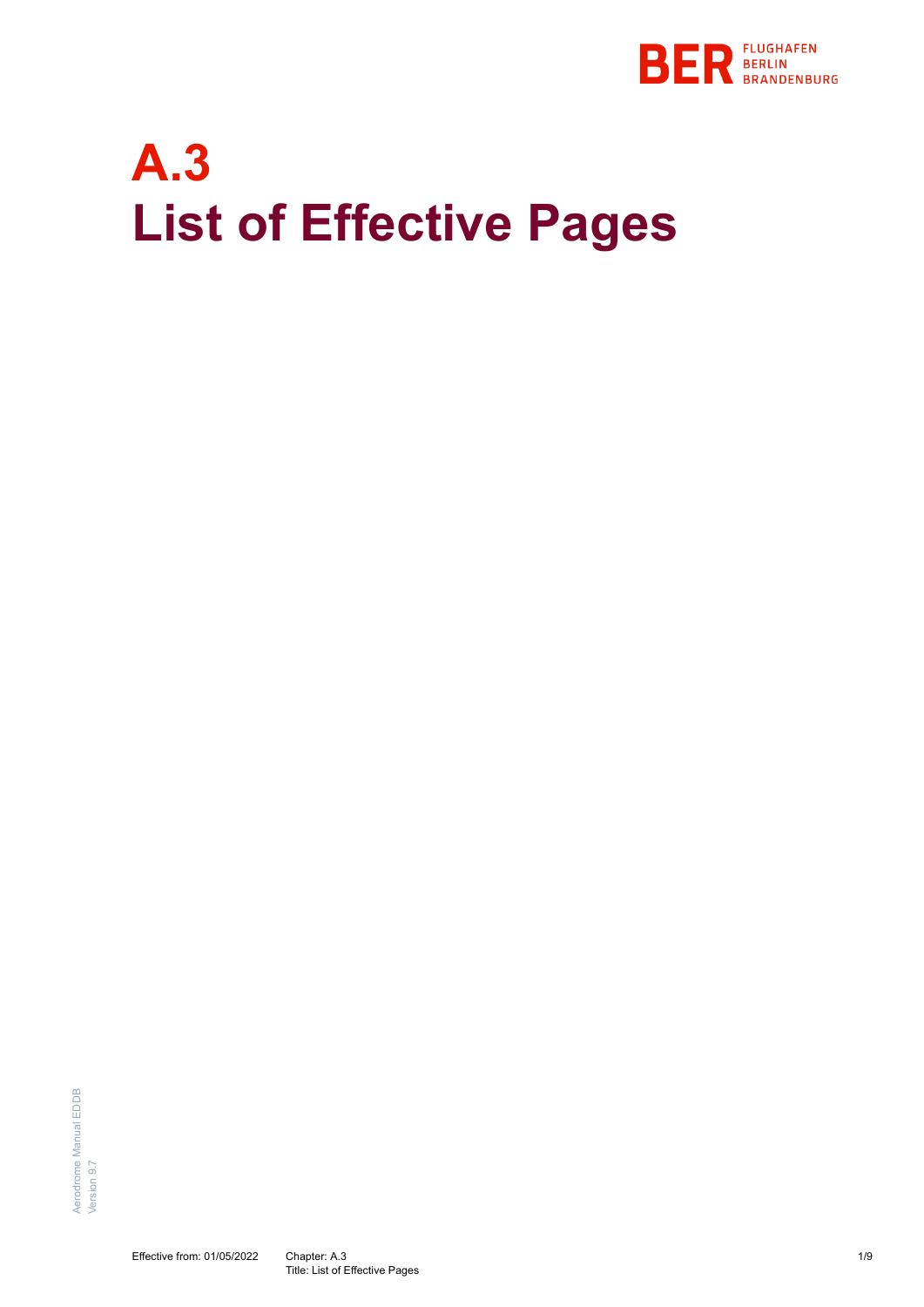

#### **Contents**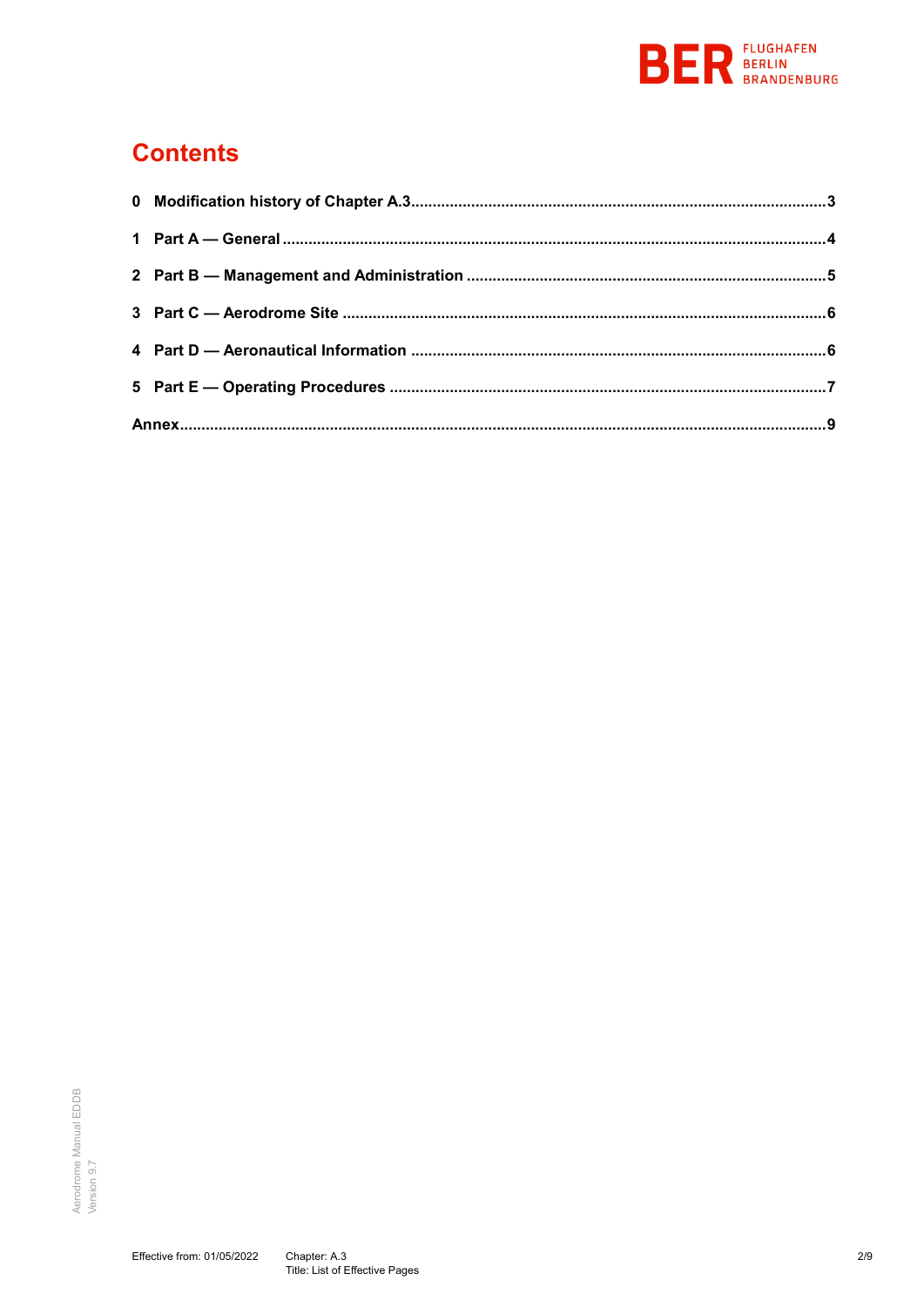

<span id="page-2-0"></span>

| $\boldsymbol{0}$<br><b>Modification history of Chapter A.3</b> |  |
|----------------------------------------------------------------|--|
|----------------------------------------------------------------|--|

| <b>Version Date</b> |            | Change in chapter                                                                                                          | <b>Changes</b>                                                                                                                                                                                                                                                                                                                                                                                                                                                                                                                                                                                                                                                                                                                                                                                                                                                                                                                                                                                                                                                                                                                                                                                                                                                                                                                          |
|---------------------|------------|----------------------------------------------------------------------------------------------------------------------------|-----------------------------------------------------------------------------------------------------------------------------------------------------------------------------------------------------------------------------------------------------------------------------------------------------------------------------------------------------------------------------------------------------------------------------------------------------------------------------------------------------------------------------------------------------------------------------------------------------------------------------------------------------------------------------------------------------------------------------------------------------------------------------------------------------------------------------------------------------------------------------------------------------------------------------------------------------------------------------------------------------------------------------------------------------------------------------------------------------------------------------------------------------------------------------------------------------------------------------------------------------------------------------------------------------------------------------------------|
|                     |            | No separate information on changes to earlier versions.                                                                    |                                                                                                                                                                                                                                                                                                                                                                                                                                                                                                                                                                                                                                                                                                                                                                                                                                                                                                                                                                                                                                                                                                                                                                                                                                                                                                                                         |
| 9.6                 | 02/12/2021 | A.3, A.5, B.2,<br>C.1, C.2, C.4, E.1,<br>E.6, E.7, E.8,<br>E.19                                                            | Editorial changes, updated list of deviations,<br>adapted procedures for coordination of airside<br>construction works, increased maximum speed<br>limit on service road north of pier south, expan-<br>sion of apron E, aircraft de-icing on apron E, dele-<br>tion of special chapters                                                                                                                                                                                                                                                                                                                                                                                                                                                                                                                                                                                                                                                                                                                                                                                                                                                                                                                                                                                                                                                |
| 9.7                 | 01/05/2022 | A.1, A.3, A.5, A.8,<br>B.2, B.5, B.9, C.2,<br>C.4, D, E.1, E.3,<br>E.5, E.7, E.8,<br>E.10, E.12, E.18,<br>E.20, E.21, E.24 | Editorial changes, updated list of deviations, up-<br>date of sanctions law and responsibility, sanctions<br>catalogue and grouping of example violations,<br>additions to the FOD-Program, change in link to<br>aviation reporting, additional content for the train-<br>ing courses "Marshaling of aircraft" and "Piloting<br>of aircraft and tow trains", updated specifications<br>for the trainings "Principles of use of airfield fire<br>engines"; "Operation of the radio frequency Berlin<br>rescue" and "Crisis management team training in<br>the emergency response center", adapted target<br>group for the training "Publication of NOTAM",<br>description of storage area and staging area, ad-<br>aptation of de-icing agents, adaptation of AIP<br>conventions, changes to control and measure-<br>ment drives, additions to the 400Hz system, addi-<br>tions for the passenger boarding bridges, addi-<br>tions to light poles, operation of new radio<br>equipment, special procedures for freight traffic<br>(special position M8/M9), clarification of motorcy-<br>cles, reference to "right before left", VIP exception<br>rule, explanation of priority markings, clarification<br>and new illustration of underfloor traffic lights,<br>changes to the airport emergency plan, new chap-<br>ter shift handovers |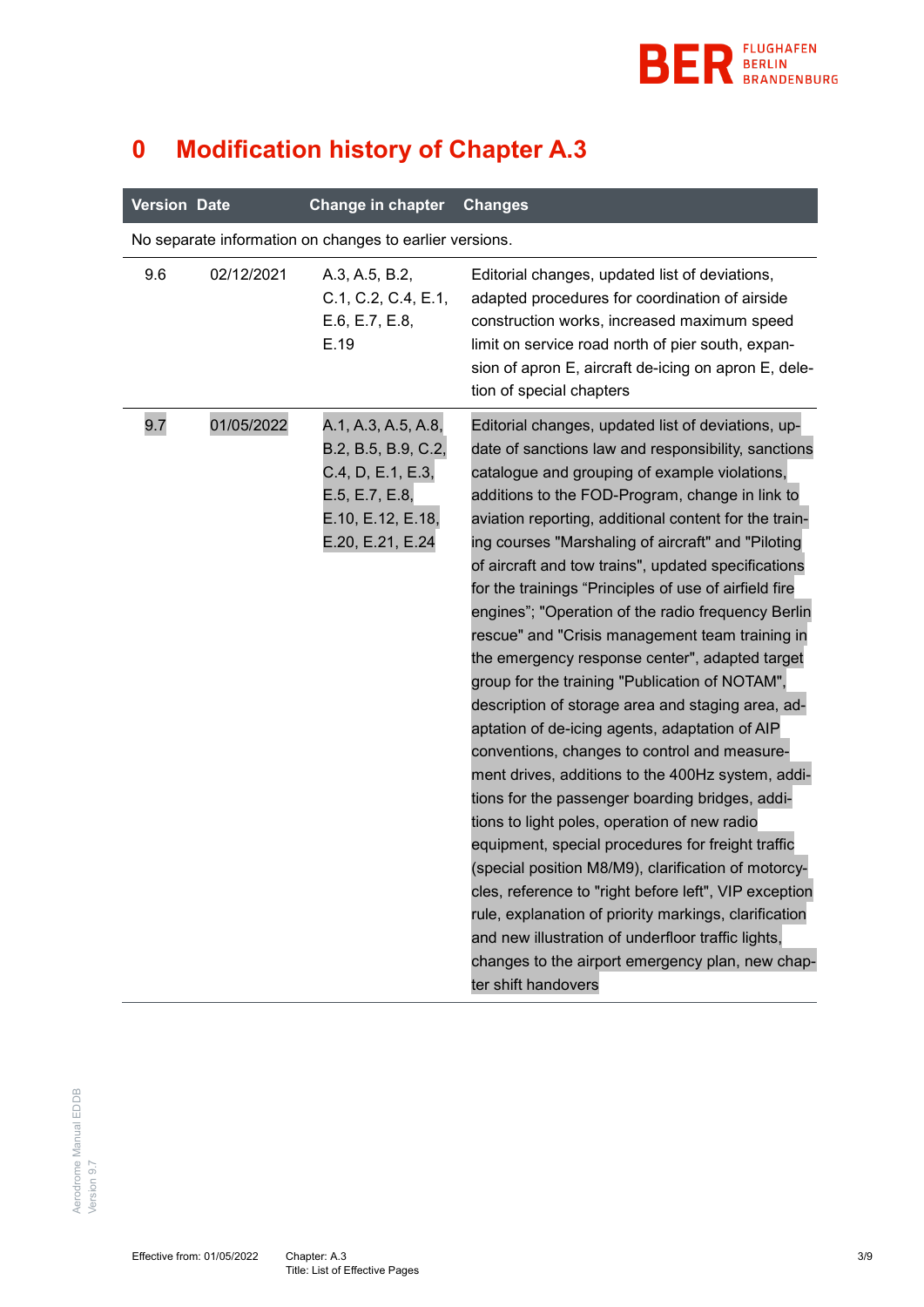

## <span id="page-3-0"></span>**1 Part A — General**

| <b>Part</b> | <b>Chapter Title</b> |                                                                                  | Pages <sup>*</sup> | <b>Effective</b><br>from | <b>Version</b> |
|-------------|----------------------|----------------------------------------------------------------------------------|--------------------|--------------------------|----------------|
| A           | 1                    | Declaration of the Accountable Manager                                           | $1 - 1$            | 01.05.2022               | 9.7            |
| A           | 2                    | User Guide                                                                       | $1 - 5$            | 04.03.2020               | 6.10           |
| A           | 3                    | List of Effective Pages                                                          | 1-9                | 01.05.2022               | 9.7            |
| A           | 4                    | <b>Updates and Temporary Changes</b>                                             | 1-9                | 04.11.2021               | 9.5            |
| A           | 5                    | Distribution List                                                                | $1 - 5$            | 01.05.2022               | 9.7            |
| A           | 6                    | List of Abbreviations and Definition of Terms                                    | $1 - 21$           | 01.01.2021               | 9.1            |
| A           | 7                    | Scope of Application                                                             | $1 - 2$            | 04.08.2020               | 7.0            |
| A           | 8                    | General Terms and Conditions of Use (FBO)                                        | $1 - 32$           | 01.05.2022               | 9.7            |
| A           | 9                    | Special Terms of Use (BVD Performance<br>Specifications)                         | $1 - 29$           | 12.08.2021               | 9.4            |
| A           | 10                   | Rights of the Competent Authority and Obli-<br>gations of the Aerodrome Operator | $1 - 2$            | 06.05.2019               | 6.7            |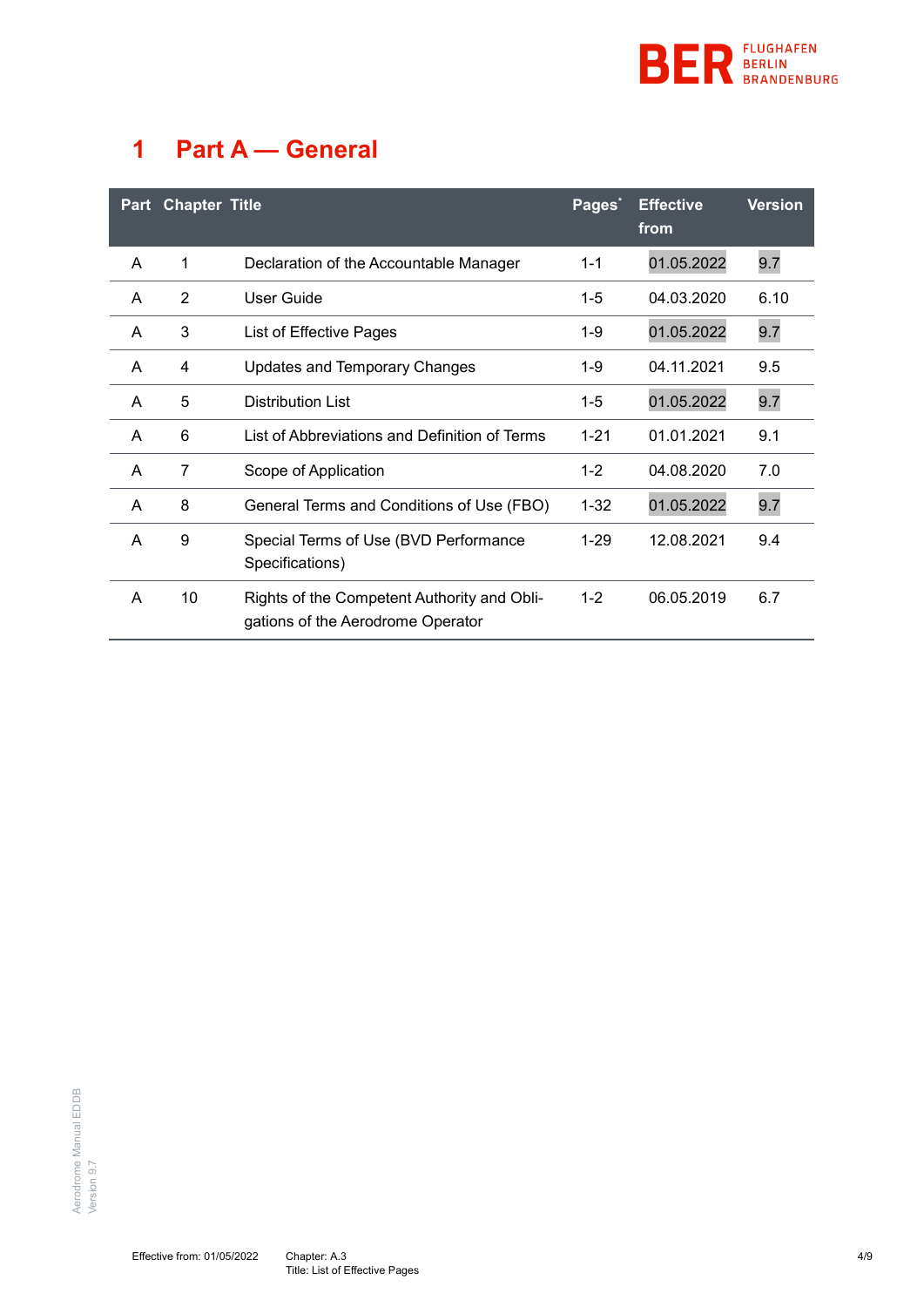

<span id="page-4-0"></span>

|  |  | 2 Part B - Management and Administration |  |
|--|--|------------------------------------------|--|
|--|--|------------------------------------------|--|

| Part | <b>Chapter Title</b> |                                          | Pages*   | <b>Effective</b><br>from | <b>Version</b> |
|------|----------------------|------------------------------------------|----------|--------------------------|----------------|
| B    | 1                    | Organisation of the Aerodrome Operator   | $1 - 23$ | 04.11.2021               | 9.5            |
| B    | $\overline{2}$       | Safety Management                        | $1 - 18$ | 01.05.2022               | 9.7            |
| B    | $\overline{2}$       | Annex 1 - Safety Management              | $1 - 15$ | 02.12.2021               | 9.6            |
| B    | $\overline{2}$       | Annex 2 - FOD Control Programme          | $1 - 8$  | 01.05.2022               | 9.7            |
| B    | 3                    | <b>Compliance Monitoring</b>             | $1 - 7$  | 24.07.2019               | 6.8            |
| B    | 4                    | <b>Aeronautical Data Quality</b>         | $1 - 13$ | 04.11.2020               | 8.0            |
| B    | 5                    | Internal and External Reporting Duties   | $1 - 14$ | 01.05.2022               | 9.7            |
| B    | 6                    | Substance Abuse                          | $1 - 4$  | 01.01.2021               | 9.1            |
| B    | $\overline{7}$       | <b>Safety Directives</b>                 | 1-6      | 04.08.2020               | 7.0            |
| B    | 8                    | Documentation of Aircraft Movements      | $1 - 7$  | 04.08.2020               | 7.0            |
| B    | 9                    | OPS-Training                             | $1 - 42$ | 01.05.2022               | 9.7            |
| B    | 10                   | <b>Retention Periods and Data Backup</b> | $1 - 3$  | 25.10.2015               | 4.0            |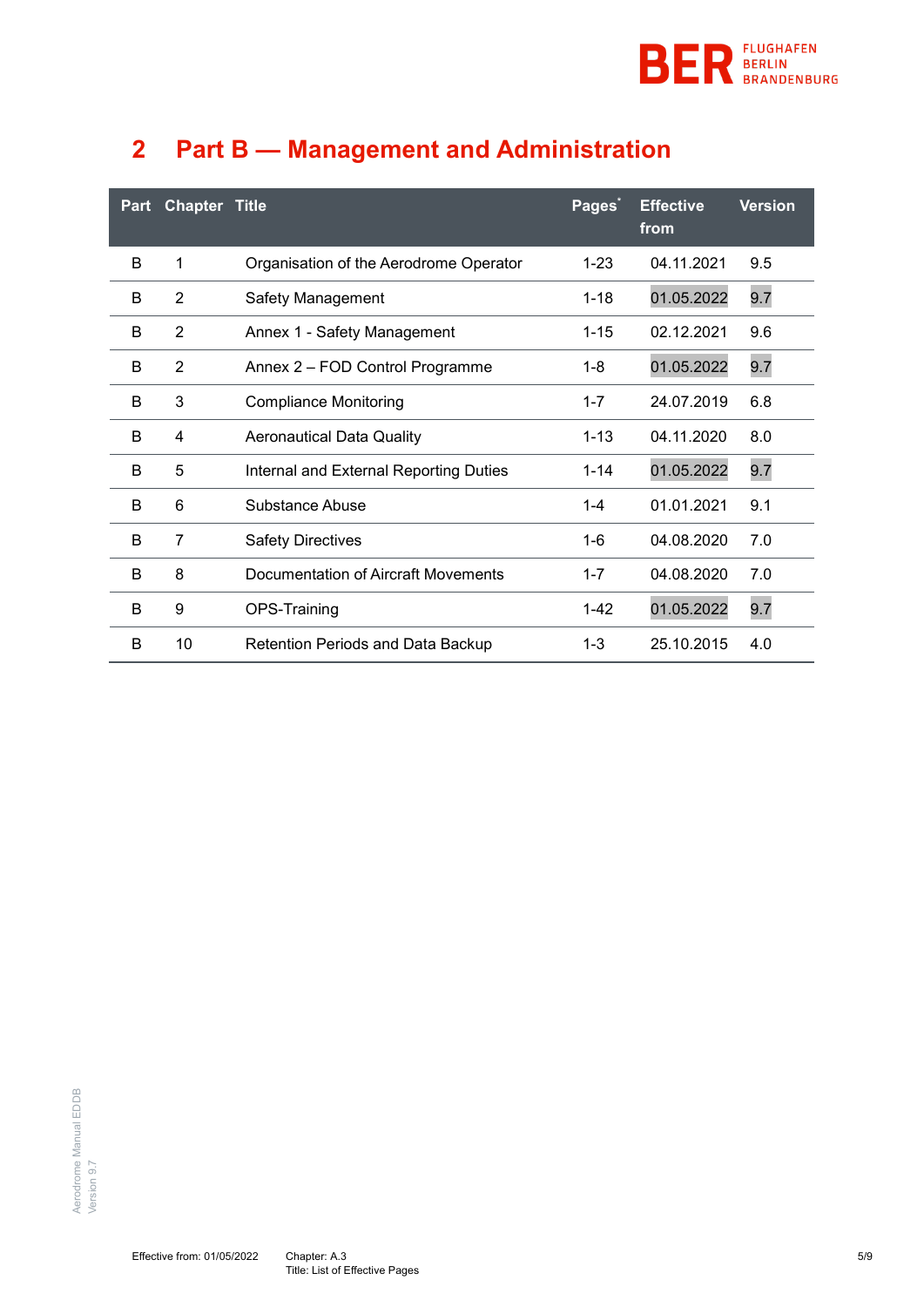

### <span id="page-5-0"></span>**3 Part C — Aerodrome Site**

| Part         | <b>Chapter Title</b> |                                                                     | Pages*   | <b>Effective</b><br>from | <b>Version</b> |
|--------------|----------------------|---------------------------------------------------------------------|----------|--------------------------|----------------|
| C            | 1                    | Overviews and Thematic Information                                  | $1 - 23$ | 01.04.2021               | 9.2            |
| C            | 1                    | Annex 1 - Site Plan                                                 | $1 - 1$  | 02.12.2021               | 9.6            |
| C            | 1                    | Annex 2 – Construction Restricted Area                              | $1 - 1$  | 16.07.2017               |                |
| C            | 1                    | Annex 3 - Protection Surfaces for Naviga-<br>tional Facilities 06m  | $1 - 1$  | 04.08.2020               | 7.0            |
| $\mathsf{C}$ | 1                    | Annex 4 - Protection Surfaces for Naviga-<br>tional Facilities 25m  | $1 - 1$  | 04.08.2020               | 7.0            |
| C            | 1                    | Annex 5 - Operational Trunk Radio                                   | $1 - 1$  | 12.08.2021               | 9.4            |
| $\mathsf{C}$ | $\overline{2}$       | Description of Airside Infrastructure                               | $1 - 61$ | 01.05.2022               | 9.7            |
| C            | $\overline{2}$       | Annex 1 – Constructive structure northern<br>flight operation areas | $1 - 4$  | 02.05.2015               | 2.0            |
| C            | $\overline{2}$       | Annex 2 – Standard cross section southern<br>taxiways               | $1 - 4$  | 02.05.2015               | 2.0            |
| $\mathsf{C}$ | $\overline{2}$       | Annex 3 - Standard cross section TWY Y1                             | $1 - 1$  | 16.07.2017               | 5.0            |
| $\mathsf{C}$ | 3                    | Coordinates                                                         | $1 - 38$ | 04.11.2020               | 8.0            |
| C            | 4                    | Deviations from the Certification Specifica-<br>tions               | $1 - 16$ | 01.05.2022               | 9.7            |
| C            | 5                    | <b>Approved Operations</b>                                          | $1 - 4$  | 25.10.2015               | 4.0            |

## <span id="page-5-1"></span>**4 Part D — Aeronautical Information**

| <b>Part Chap Title</b><br>ter |                          | Pages <sup>*</sup> Effective Version<br>from |  |
|-------------------------------|--------------------------|----------------------------------------------|--|
| $- -$                         | Aeronautical Information | 1-12 01.05.2022 9.7                          |  |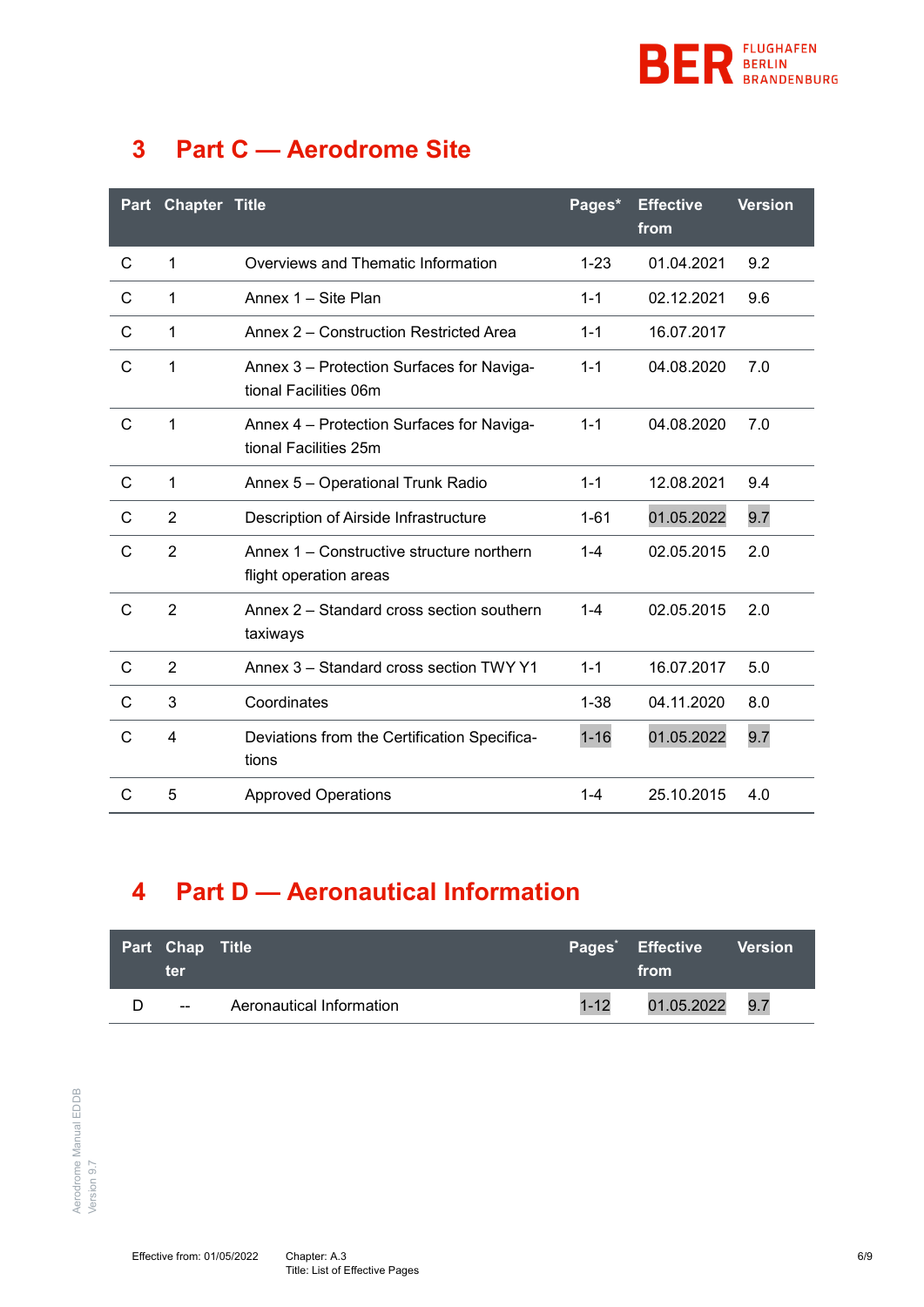

## <span id="page-6-0"></span>**5 Part E — Operating Procedures**

<span id="page-6-1"></span>

|    | Part Chapter Title |                                                                            | Pages <sup>*</sup> | <b>Effective</b><br>from | <b>Version</b> |
|----|--------------------|----------------------------------------------------------------------------|--------------------|--------------------------|----------------|
| Е  | 1                  | <b>Publication of Aeronautical Information</b>                             | $1 - 12$           | 01.05.2022               | 9.7            |
| Е  | $\overline{2}$     | Access to the Critical Part of the Security Re-<br>stricted Area (Airside) | $1 - 7$            | 04.08.2020               | 7.0            |
| E  | 3                  | Inspections and Measurement Trips                                          | $1 - 19$           | 01.05.2022               | 9.7            |
| Е  | 4                  | Maintenance and Servicing                                                  | $1 - 11$           | 04.11.2020               | 8.0            |
| Е  | 5                  | Function and Operation of Aerodrome Facili-<br>ties                        | $1 - 40$           | 01.05.2022               | 9.7            |
| Е  | 6                  | <b>Coordination of Airside Construction Works</b>                          | $1 - 26$           | 02.12.2021               | 9.6            |
| Е  | $\overline{7}$     | Aircraft Operations and Apron Management                                   | $1 - 40$           | 01.05.2022               | 9.7            |
| Е  | $\overline{7}$     | Annex 1a - Aircraft Stands Aprons A/B/C                                    | $1 - 123$          | 01.05.2022               | 9.7            |
| Е  | $\overline{7}$     | Annex 1b - Aircraft Stands Aprons D/E                                      | $1 - 165$          | 01.05.2022               | 9.7            |
| Е  | $\overline{7}$     | Annex 1c - Aircraft Stands Aprons T5                                       | $1 - 74$           | 01.05.2022               | 9.7            |
| E. | $\overline{7}$     | Annex 2a - Pushback-Manual Aprons A/B/C                                    | $1 - 38$           | 01.04.2021               | 9.2            |
| Е  | $\overline{7}$     | Annex 2b - Pushback-Manual Aprons D/E                                      | $1 - 39$           | 02.12.2021               | 9.6            |
| Е  | $\overline{7}$     | Annex 2c - Pushback-Manual Aprons T5                                       | $1 - 48$           | 04.11.2021               | 9.5            |
| Е  | $\overline{7}$     | Annex 3 - Marshalling signals                                              | $1 - 12$           | 07.01.2019               | 6.5            |
| Е  | $\overline{7}$     | Annex 4 - CDM-Procedure principles                                         | $1 - 6$            | 04.08.2020               | 7.0            |
| Е  | 8                  | <b>Traffic and Approval Rules</b>                                          | $1 - 26$           | 01.05.2022               | 9.7            |
| Е  | 9                  | <b>Bird Control and Wildlife Management</b>                                | $1 - 32$           | 12.08.2021               | 9.4            |
| E  | 10                 | <b>Obstacle Monitoring</b>                                                 | $1 - 8$            | 01.05.2022               | 9.7            |
| Е  | 10                 | Annex 1 - Obstacle Free Zones (OFZ)                                        | $1 - 1$            | 04.11.2020               | 8.0            |
| Е  | 10                 | Annex 2 - Safeguarding Chart                                               | $1 - 1$            | 01.01.2021               | 9.1            |
| Е  | 11                 | <b>Grass Management</b>                                                    | $1 - 8$            | 02.12.2021               | 9.6            |
| Е  | 12                 | Aerodrome Emergency Plan                                                   | $1 - 132$          | 01.05.2022               | 9.7            |
| Е  | 12                 | Annex 1 - Emergency Fact Sheet                                             | $1 - 1$            | 04.08.2020               | 7.0            |
| Е  | 12                 | Annex 2 - EASA Site-Plan                                                   | $1 - 1$            | 04.11.2020               | 8.0            |
| Е  | 12                 | Annex 3 - Control Centre Plan                                              | $1 - 3$            | 01.01.2021               | 9.1            |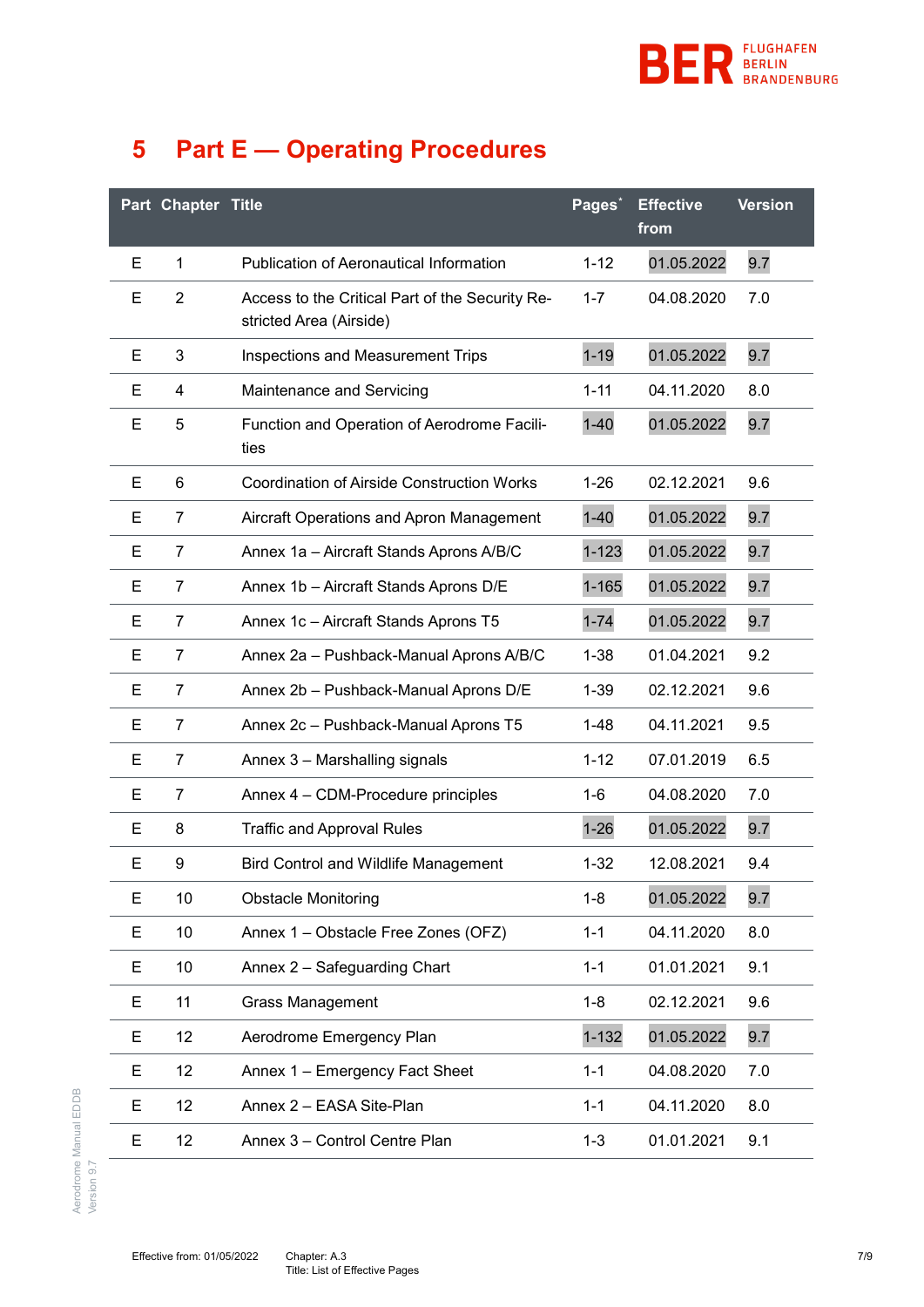

|   | Part Chapter Title |                                                                           | Pages*   | <b>Effective</b><br>from | <b>Version</b> |
|---|--------------------|---------------------------------------------------------------------------|----------|--------------------------|----------------|
| Е | 12                 | Annex 4 - Emergency contact points                                        | $1 - 10$ | 12.08.2021               | 9.4            |
| E | 12                 | Annex 5 - General site plan for external res-<br>cue personnel            | $1 - 4$  | 12.08.2021               | 9.4            |
| Е | 12                 | Annex 6 - Alarm- and Operation Log                                        | $1 - 3$  | 04.11.2020               | 8.0            |
| E | 12                 | Annex 7 - Company rules Terminal T1 evacu-<br>ation                       | $1 - 36$ | 01.05.2022               | 9.7            |
| Е | 12                 | Annex 8 - Max. people capacity T1/T5                                      | $1 - 4$  | 01.05.2022               | 9.7            |
| Е | 12                 | Annex 9 - Personal data collection sheet                                  | $1 - 1$  | 04.08.2020               | 7.0            |
| Е | 12                 | Annex 10 - Disembarking card for travellers                               | $1 - 2$  | 04.08.2020               | 7.0            |
| Е | 12                 | Annex 11 – Fact Sheet Instructions in cases of<br>threatening calls       | $1 - 1$  | 01.05.2022               | 9.7            |
| Е | 12                 | Annex 12 – Fact Sheet Instructions in the<br>event of an terrorist attack | $1 - 1$  | 01.05.2022               | 9.7            |
| Е | 12                 | Annex 13 - Emergency Rooms BER                                            | $1 - 6$  | 01.01.2021               | 9.1            |
| Е | 12                 | Annex 14 - Emergency Operations Aftercare<br><b>BER</b>                   | $1 - 3$  | 01.05.2022               | 9.7            |
| Е | 12                 | Annex 15 - NEZ Operation Handbook                                         | $1 - 12$ | 01.05.2022               | 9.7            |
| Е | 12                 | Annex 16 - Job Tracking                                                   | $1 - 1$  | 04.08.2020               | 7.0            |
| Е | 12                 | Annex 17 - Operation Log NEZ                                              | $1 - 1$  | 12.08.2021               | 9.4            |
| Е | 12                 | Annex 18 - Job submission NEZ                                             | $1 - 1$  | 04.08.2020               | 7.0            |
| E | 12                 | Annex 19 - List of Special Identification<br><b>Badges</b>                | $1 - 1$  | 04.08.2020               | 7.0            |
| E | 12                 | Annex 20 - Behaviour with IT-<br>(security-)emergencies                   | $1 - 1$  | 01.05.2022               | 9.7            |
| E | 13                 | Preparation, Execution and Evaluation of Ex-<br>ercises                   | $1 - 21$ | 01.04.2021               | 9.2            |
| Е | 14                 | Rescue and Firefighting Services (RFFS)                                   | $1 - 20$ | 04.11.2020               | 8.0            |
| E | 15                 | Disabled Aircraft Removal Plan                                            | $1 - 12$ | 04.11.2020               | 8.0            |
| Е | 16                 | <b>Fuel Quality</b>                                                       | $1 - 4$  | 04.11.2020               | 8.0            |
| Е | 17                 | <b>Handling Dangerous Goods</b>                                           | $1 - 4$  | 31.03.2020               | 6.10           |
| E | 18                 | Low Visibility Procedures (LVP)                                           | $1 - 12$ | 01.05.2022               | 9.7            |
| Е | 19                 | <b>Winter Operations</b>                                                  | $1 - 27$ | 02.12.2021               | 9.6            |

Aerodrome Manual EDDB<br>Version 9.7 Aerodrome Manual EDDB Version 9.7